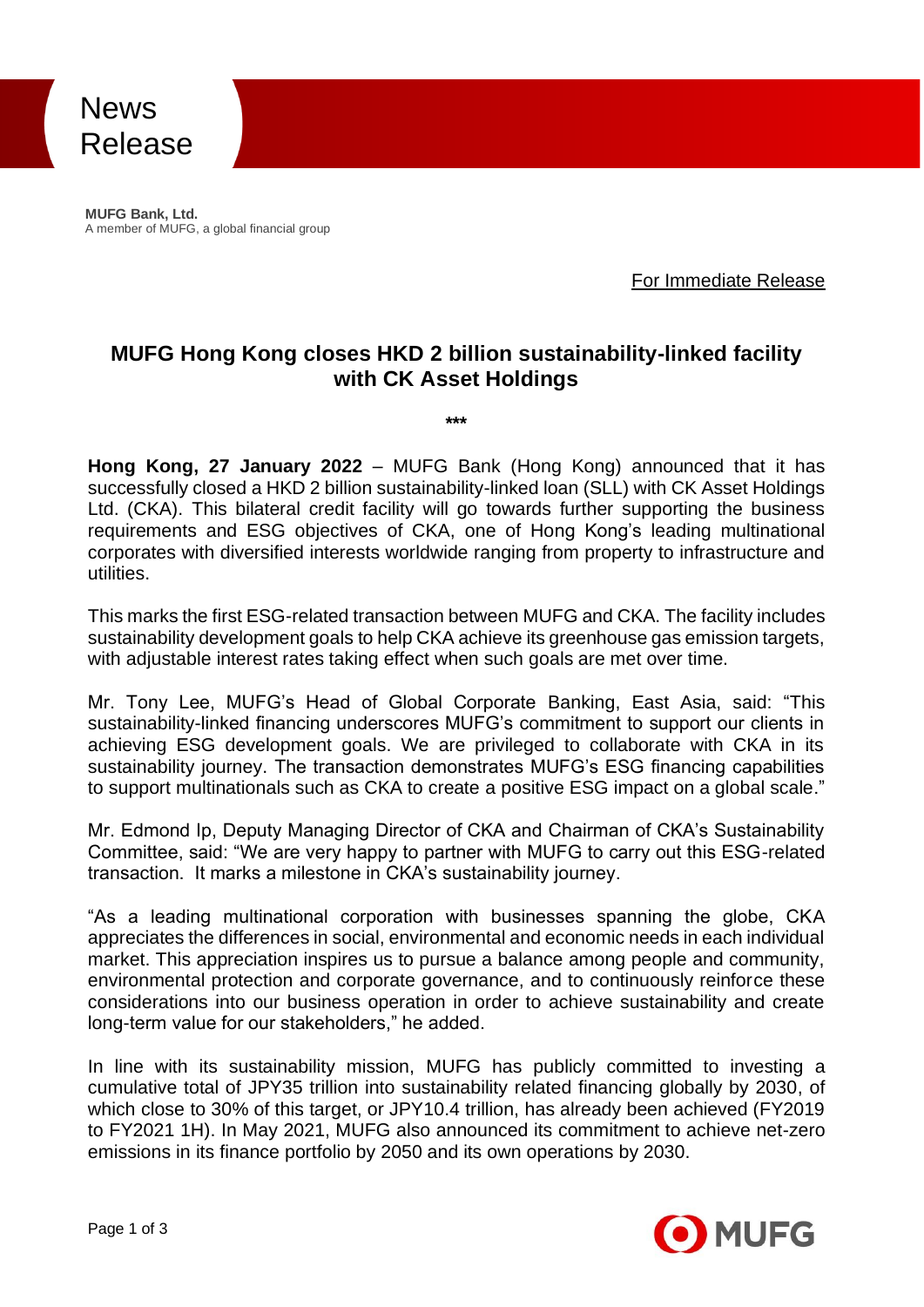## News Release

The bank is also leading the transition finance taskforce within the Net Zero Banking Alliance (NZBA), convened by the United Nations to rally global financial institutions towards supporting net zero carbon emissions. NZBA currently has close to 100 FIs as members.

- END -



*(left) Mr. Edmond Ip, Deputy Managing Director and Chairman of the Sustainability Committee of CK Asset Holdings Limited (right) Mr. Tony Lee, Head of Global Corporate Banking, East Asia, MUFG Bank, Ltd.*

#### **About MUFG**

Mitsubishi UFJ Financial Group, Inc. (MUFG) is one of the world's leading financial groups. Headquartered in Tokyo and with over 360 years of history, MUFG has a global network with approximately 2,500 locations in more than 50 markets. The Group has about 170,000 employees and offers services including commercial banking, trust banking, securities, credit cards, consumer finance, asset management, and leasing.

The Group aims to "be the world's most trusted financial group" through close collaboration among our operating companies and flexibly respond to all of the financial needs of our customers, serving society, and fostering shared and sustainable growth for a better world. MUFG's shares trade on the Tokyo, Nagoya, and New York stock exchanges.

MUFG Bank, Ltd. is Japan's premier bank, with a global network spanning more than 50 markets. Outside of Japan, the bank offers an extensive scope of commercial and investment banking products and services to businesses, governments and individuals worldwide.

In Asia, MUFG has a presence across 20 markets – Australia, Bangladesh, Cambodia, China, Hong Kong, Indonesia, India, South Korea, Laos, Malaysia, Mongolia, Myanmar, New Zealand, Pakistan, Philippines, Singapore, Sri Lanka, Taiwan, Thailand and Vietnam.

It has also formed strategic partnerships with some of the most prominent banks in Southeast Asia, further augmenting its unrivalled network across the region – VietinBank in Vietnam, Krungsri in Thailand, Security Bank in the Philippines and Bank Danamon in Indonesia.

For more information, visit [https://www.mufg.jp/english.](https://www.mufg.jp/english)